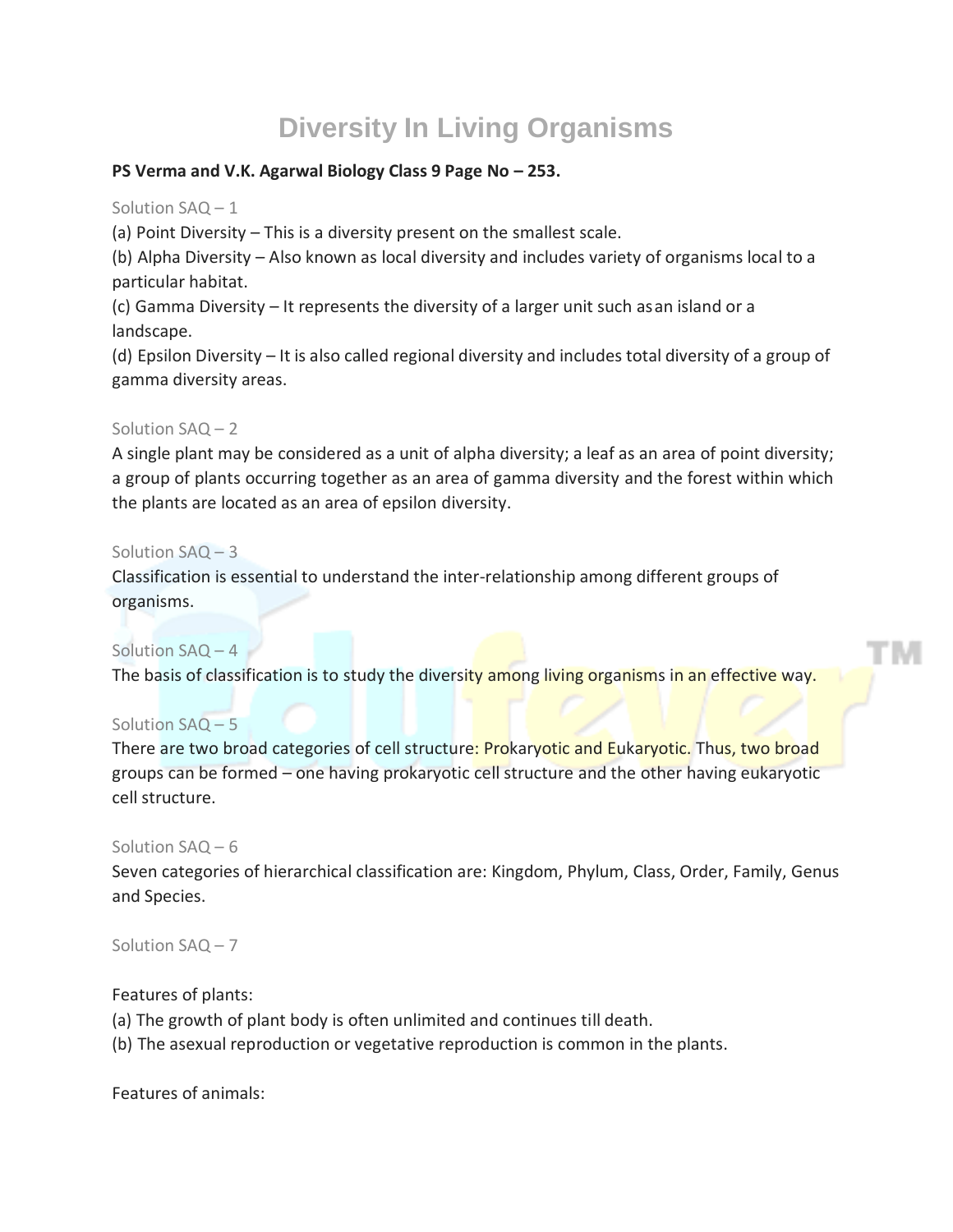- (a) They have definite shape and size.
- (b) Animals have distinct excretory organs.

# Solution SAQ – 8

The two kingdom system of classification was not found to be suitable to many scientists due to large diversity among the organisms and many other limitations. The main demerits of the system are –

(i) Many protozoans possess characters of both plants and animals. For example, Euglena has animal characters but it contains chlorophyll.

(ii) Bacteria and Cyanobacteria (blue-green algae) have many similarities between them and are quite different from other organisms. Thus, it is difficult to place them in their plant or animal kingdom.





Solution SAQ – 10:

Two characteristics of Kingdom Protista are:

(i) Some of the organisms use appendages, such as hair-like cilia or whip-like flagellum.

(ii) Their mode of nutrition can be autotrophic or heterotrophic.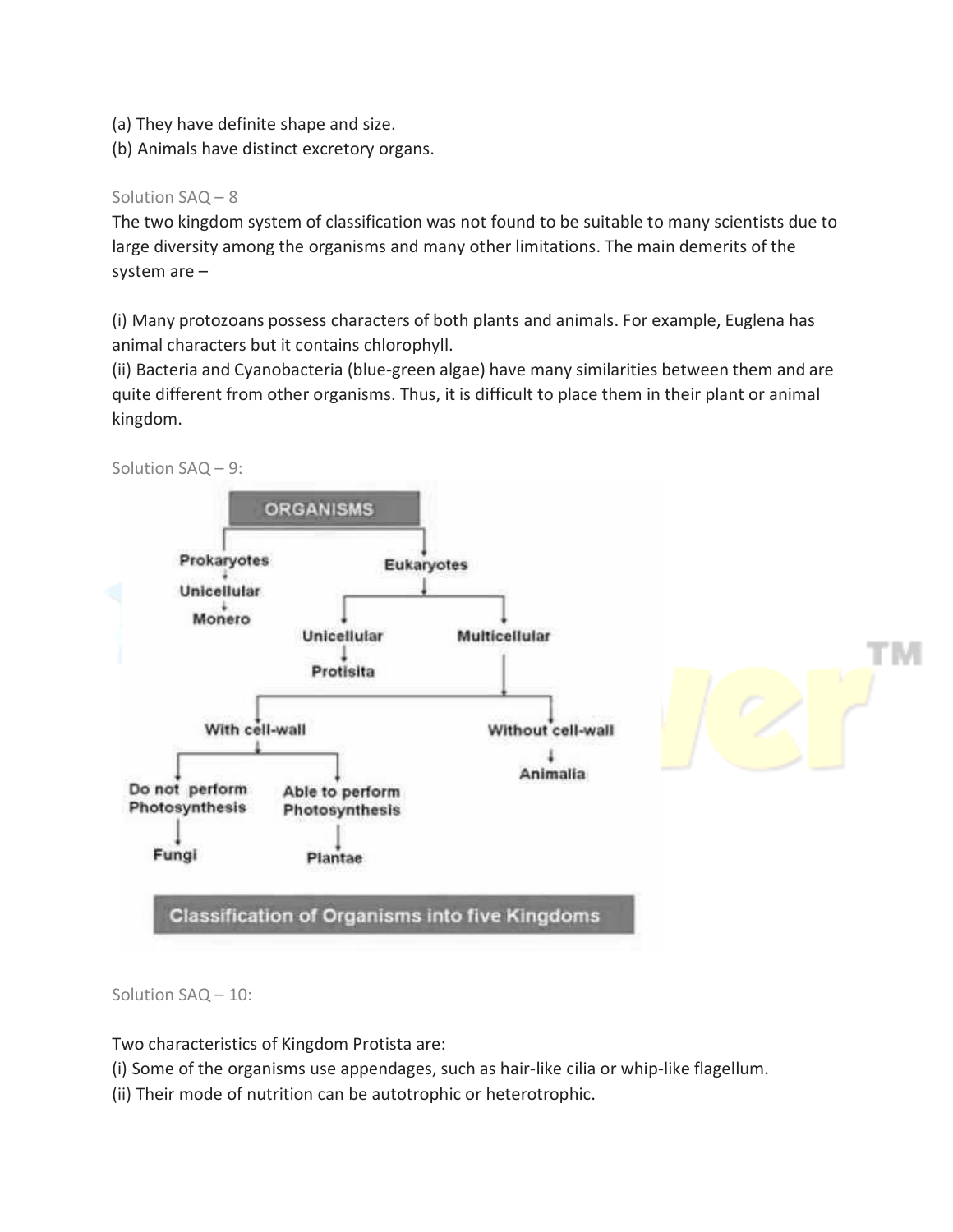Solution SAQ – 11:

Lichens occur in hostile habitats such as barren rocks, walls, tree trunks and icy regions where they can be seen as slow growing large coloured patches. They are a source of essences, dhup, havan samagri, some medicines and dyes.



Solution SAQ – 13:

Four General characters of Thallophyta are:

- (i) It includes most primitive and simple plants.
- (ii) There is no vascular system.
- (iii) The reproductive organs are simple, single -celled.
- (iv) There is no embryo formation after fertilization.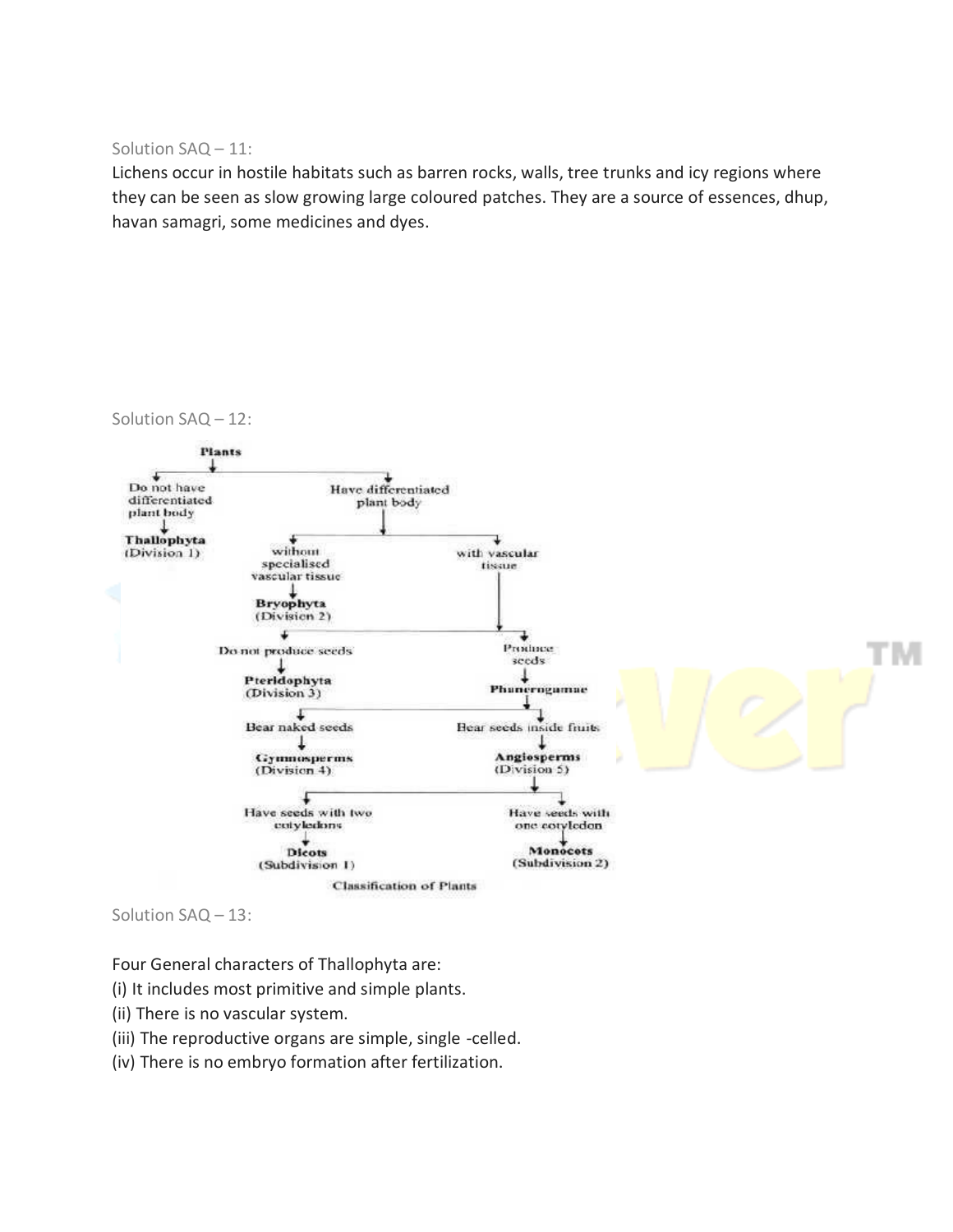Solution SAQ – 14:

# Algae:

(i) They contain photosynthetic pigments.

- (ii) Algae are autotrophic.
- (iii) The cell wall is made of cellulose

# Fungi:

- (i) Photosynthetic pigments are absent in them.
- (ii) Fungi are heterotrophic.
- (iii) The cell wall is made of chitin

# Solution SAQ – 16:

# Dicots:

- (i) Leaves of these plants have reticulate venation.
- (ii) Secondary growth occurs.
- (iii) The plants have tap root system.

# Monocots:

- (i) Leaves of these plants have parallel venation.
- (ii) Secondary growth does not occur.
- (iii) The plants have adventitious root system.

# Solution SAQ – 17

#### Bryophyta:

- (i) Plant body is gametophytic.
- (ii) Real stem and leaves are always absent.
- (iii) Fixation of plant body is carried out by rhizoids.
- (iv) Bryophytes are non-vascular in nature.

# Pteridophyta:

- (i) Plant body is sporophytic.
- (ii) Real stem and leaves are present.
- (iii) Fixation of plant body is carried out by roots.
- (iv) Pteridophytes are vascular plants.

#### Solution SAQ – 18:

(i) Bryophytes are small multicellular green land plants. These simple land plants are confined to shady damp places.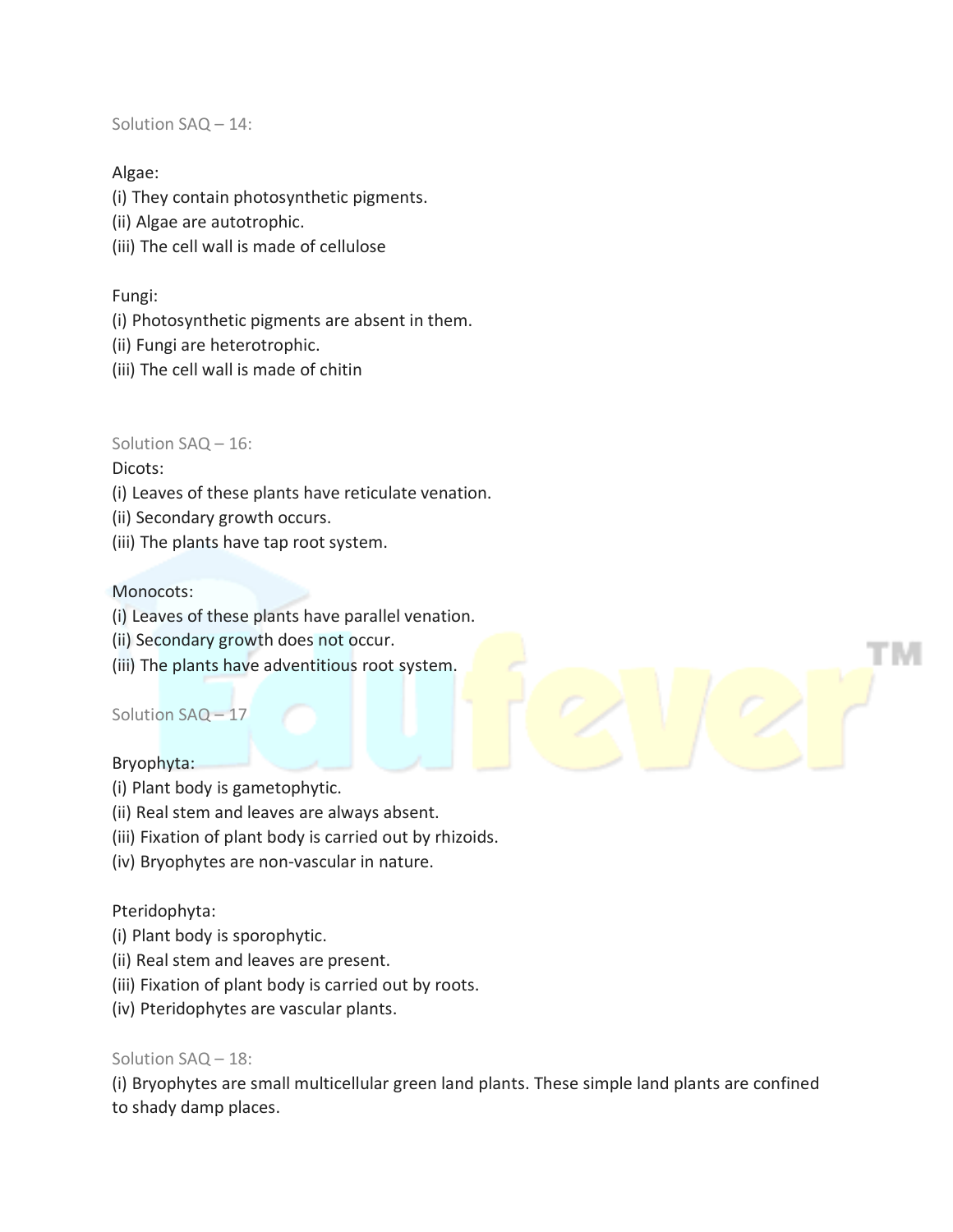- (ii) A true vascular system is absent in them.
- (iii) The sex organs are multicellular.
- (iv) An embryo is formed upon fertilisation.

Example: Riccia and Marchantia.

#### Solution SAQ – 19

(i) They are found mainly in shady or damp places.

(ii) The plant body is made up of root, stem and leaves.

(iii) They have well developed vascular system (xylem and phloem) for the conduction of water

and other substances, from one part of the plant body to another.

(iv) These plants have no flowers and do not produce seeds.

Example: Club mosses – Selaginella and Ferns – Marselia.

#### Solution SAQ – 20

(i) They are most primitive and simple seed plants.

- (ii) The seeds produced by these plants are naked and are not enclosed within fruits.
- (iii) They are usually perennial, evergreen and woody plants.
- (iv) Sporophylls are aggregated to form cones.

#### Solution SAQ – 21

- (i) Angiosperms are highly evolved plants.
- (ii) They produce seeds that are enclosed within the fruit.
- (iii) The reproductive organs (sporophylls) are aggregated in flower.
- (iv) Microscopes and megaspores are produced in the same or two different types of plants.

#### Solution SAQ – 22:

#### Nonchordates:

- (i) Notochord is absent in them.
- (ii) Their central nervous system is solid and ventral.
- (iii)Their circulatory system is of open or closedtype.
- (iv) Heart, if present in them, is dorsal in position.

#### Chordates:

(i) Notochord is present in them at some of their developmental stage.

- (ii) Their central nervous system is hollow and dorsal.
- (iii) Their circulatory system is of closed type.
- (iv) Heart is always present and is ventral in position.

#### Solution SAQ – 23

Porifera differs from Cnidaria in following characters: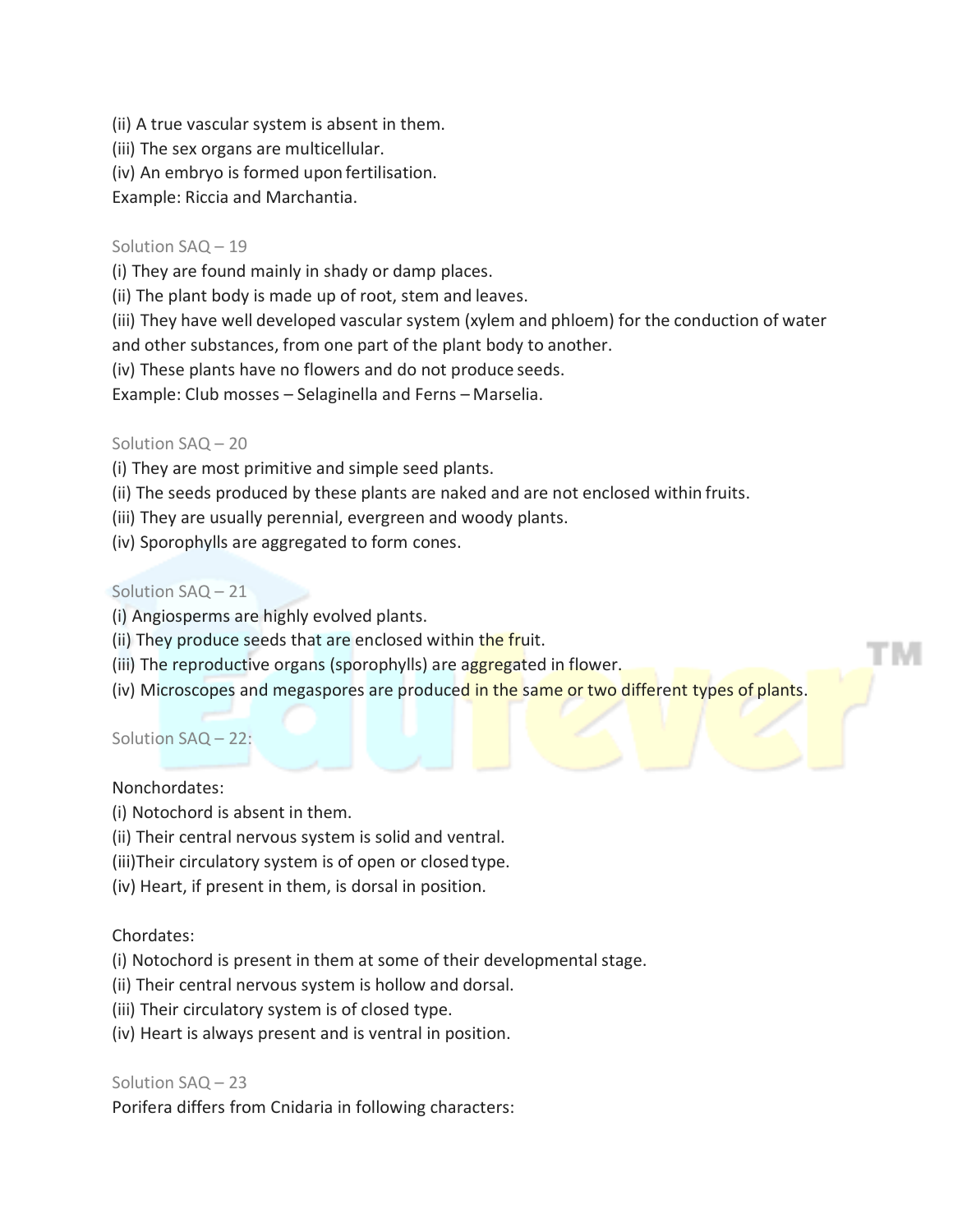# Porifera:

- (i) Cellular level of organisation.
- (ii) Digestion is intracellular.
- (iii) Appendages are absent in poriferans.
- (iv) They contain special cells called collar cells or c hoanocytes.

# Cnidaria:

- (i) Tissue level of organisation.
- (ii) Digestion is both extracellular and intracellular.
- (iii) They have appendages in the form of tentacles.
- (iv) They contain special cells called cnidoblasts which contain nematocysts.

# Solution SAQ – 24

A polyp is a cylinder with tentacles at the top. The Hydra looks like a tin can with slender arms coming from the top of its body. This body form does not move and the animals are trappers. The medusa is an umbrella shaped structure with tentacles hanging down from it. The jellyfish is an example. These animals move. During the reproductive stages of the jellyfish there is a time when they take on the polyp form. Then they bud off and become medusa.

# Solution SAQ – 25

(i) Sessile, sedentary, and marine except one group that lives in fresh water. These are nonmotile animals attached to some solid support.

(ii) Simplest multicellular, diploblastic animals.

(iii) The body design involves minimal differentiation and division into tissues.

(iv) Asymmetrical or radically symmetrical.

Example: Sponges and Sycon.

#### Solution SAQ – 26

(i) Cnidarians or coelenterates are multicellular, diploblastic animals with tissue grade of

organisation. A gelatinous layer called mesoglea persists between the ectoderm and endoderm.

- (ii) Body shows radial symmetry.
- (iii) Respiratory, circulatory and excretory organs are absent.
- (iv) Nervous system is primitive, has only network of nerve cells.

Example: Hydra and Aurelia (jelly-fish)

# **PS Verma and V.K. Agarwal Biology Class 9 Page No – 254.**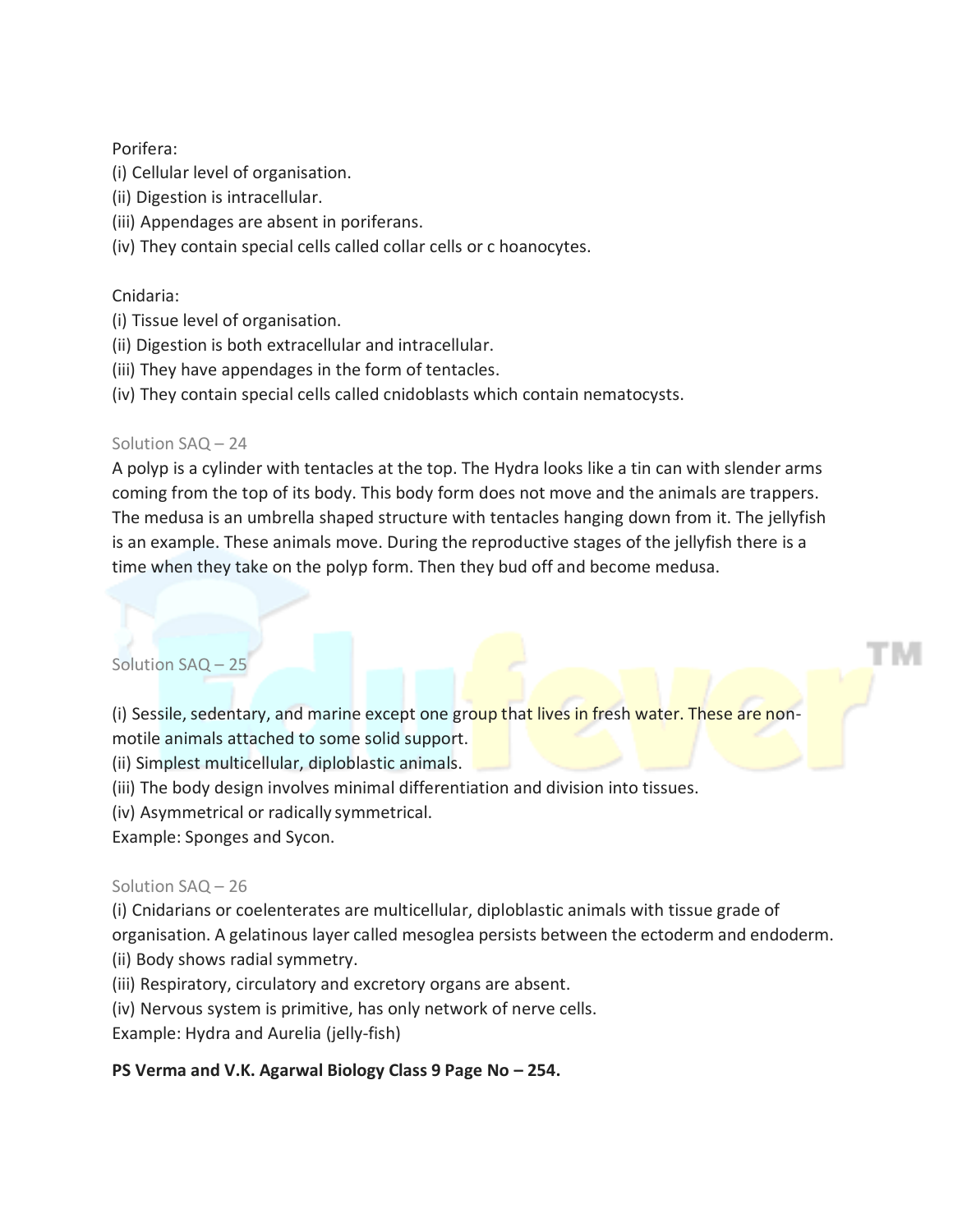Solution SAQ – 27:

Bilateral symmetry:

(i) Limbs and organs are paired.

(ii) Cephalization is present.

(iii) The animal body can be divided into two equal halves by one plane called mid-sagittal plane.

Radial symmetry:

(i) Limbs and organs occur all around the central axis.

(ii) Cephalization is absent.

(iii) The animal's body can be divided into two equal halves by any vertical plane passing through the

central axis.

# Solution SAQ – 28:

(i) Transparent body with biradial symmetry.

(ii) Two tentacles and eight longitudinal rows of ciliary comb-plates for locomotion are present.

(iii) Marine, solitary and free-swimming.

(iv) No polymorphism or dimorphism occurs.

Example: Pleurobrachia and Cestum.

# Solution SAQ – 29

(i) Bilaterally symmetrical and dorsoventrally flattened animals.

(ii) Body thin, soft, leaf-like or ribbon-like.

(iii) Digestive cavity (when present) with a single opening, the mouth (anus is absent).

(iii) Suckers and hooks are usually present.

(iv) Circulatory and respiratory systems and skeleton are absent.

Example: Fasciola (liver-fluke) and Taenia solium (pork tape-worm)

# Solution SAQ – 30

(i) Bilaterally symmetrical, triploblastic, pseudocoelomate and unsegmented animals.

(ii) Body is worm-like, cylindrical or flattened.

(iii) Body is covered with a tough, resistant cuticle; cilia absent.

(iv) Sexes are separate.

Example: Ascaris (round-worm) and Ancylostoma (hook-worm).

# Solution SAQ – 31

(i) Body triploblastic, bilaterally symmetrical, soft, elongated, vermiform and cylindrical or dorsoventrally flattened.

(ii) Exoskeleton absent; body is covered by a thin cuticle.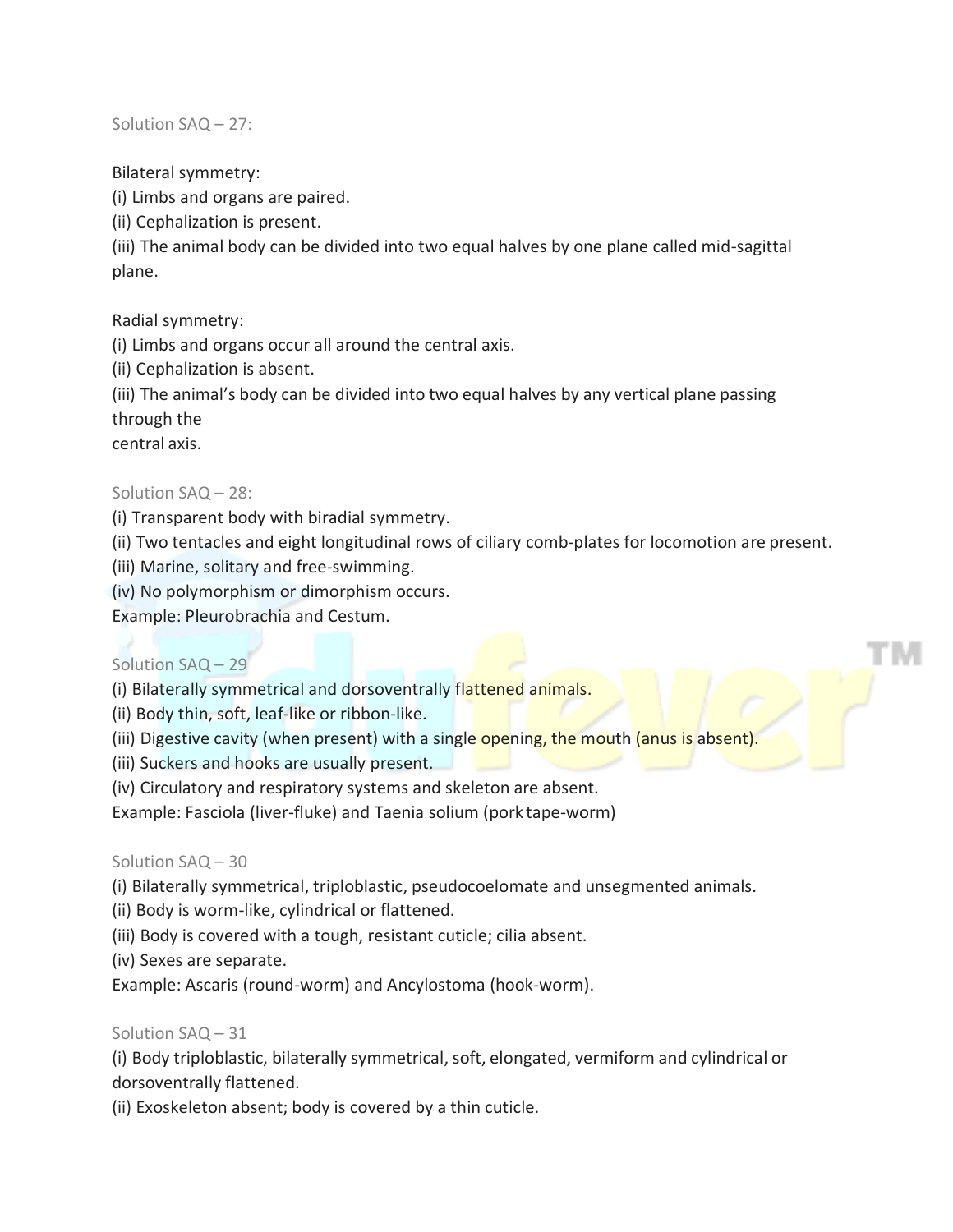(iii) Alimentary canal is tube-like, complete and extends straight from mouth to anus. (iv) Reproduction is by sexual means. Sexes may be united (hermaphroditic) or separate. Example: Nereis (sand worm) and Hirudinaria (leech).

#### Solution SAQ – 32

An individual which has both type of sex organs is called a hermaphrodite. Example: Liver fluke, tape-worm.

#### Solution SAQ – 33

Triploblastic animals are the ones with three germ layers (a mesoderm as well as ectoderm and endoderm). The mesoderm allows them to develop true organs. Example: Flat worms and humans.

#### Solution SAQ – 34

A coelomate animal is the one which has a body cavity in which well developed organs can be accommodated.

Example: Earthworm and Hirudinaria.

#### Solution SAQ – 35

(i) Triploblastic, bilaterally symmetrical and metamerically segmented animals.

(ii) Body segments are grouped into two regions – cephalothorax (head and thoraxtogether) and abdomen, or three regions  $-$  head, thorax and abdomen. Anterior part of body forms a distinct head, bearing sense organs and brain.

(iii) Exoskeleton of cuticle, containing protein, lipid, chitin and often calcium carbonate is secreted by underlying epidermis and shed (moulted) at intervals.

(iv) Alimentary canal is complete; mouth and anus lie at opposite ends of the body. Example: Palaemon (prawn) and Peripatus

#### Solution SAQ – 36:

(i) Body is soft, bilaterally symmetrical, with little segmentation and without appendages. The size of body varies from a microscopic to a giant form such as Octopus of upto 50 feet.

(ii) Body cavity is haemocoel. True coelom is reduced and restricted to the pericardial cavity and the lumen of gonads and nephridia.

(iii) Digestive tract has a simple structure.

(iv) Sexes are usually separate.

Example: Octopus and Sepia.

#### Solution SAQ – 37

(i) Simple animals may be a star like, spherical or elongated.

(ii) Body is triploblastic, coelomate, unsegmented and radially symmetrical.

(iii) Body lacks head but has oral and aboral surfaces. Oral surface of the body has five radial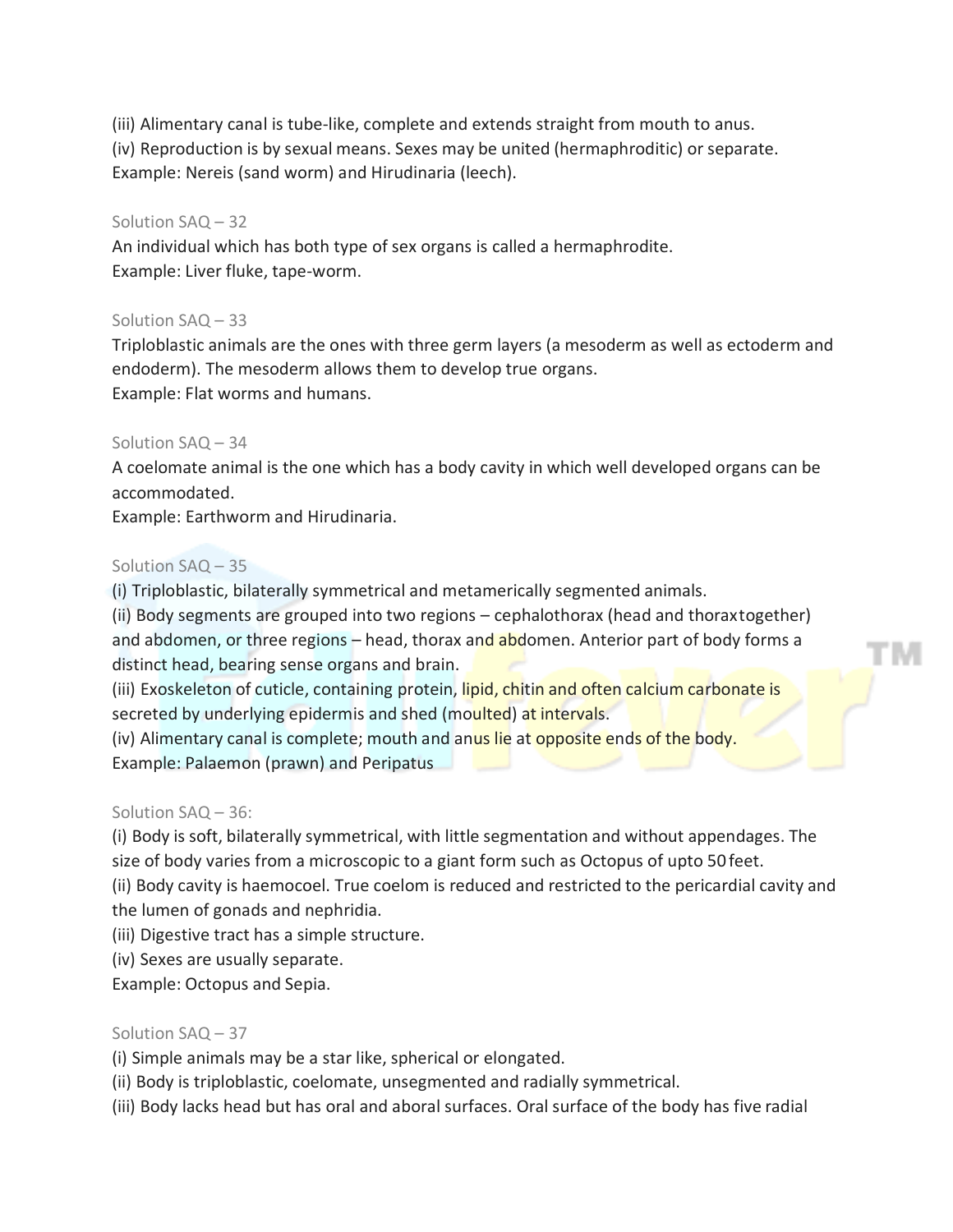areas called ambulacra.

(iv) Body wall is covered with spiny hard calcareous (calcium carbonate) plates (ossicles) that forms a rigid or flexible endoskeleton.

Example: Echinus (sea urchin) and Asterias (star fish).

Solution SAQ – 38

- (a) Palaemon.
- (b) Musca.
- (c) Asterias.
- (d) Loligo.
- (e) Pila.
- (f) Unio.

# Solution SAQ – 39

Echinodermata; The ambulacral system is the locomotive apparatus of the Phylum Echinodermata (sea-urchins, star-fishes, etc), the most important feature of which is the protrusible tube-feet that the animals can dilate with water at will, and thus move forward.

Solution SAQ – 40

(i) The body is boat shaped or stream lined.

(ii) Head, body and tail are compressed to make it suitable for locomotion in water, so that it offers little or no resistance for swimming in water.

(iii) The pelvic fins, pectoral fins, dorsal fin, anal and caudal fins act as paddles and controlthe direction of movement in water and provide balance.

(iv) The gills are well developed and suited for gaseous exchange in water.

(v) The lateral line receptors enable the fish to detect any changes caused by mechanical disturbances in the surrounding water.

(vi) The presence of air bladders in many bony fishes acts as an accessory respiratory organ as well as an organ for buoyancy. Using these bladders the fishes are able to maintain themselves at desired depths.

(vii) The body is covered with scales.

(viii) The presence of a third membrane called the nictitating membrane in the eye.

Solution SAQ – 41

(i) Marine fishes with completely cartilaginous endoskeleton are called chondrichthyes. They are generally large in size.

(ii) Streamlined body is either laterally compressed or spindle-shaped or dorsoventrally flattened and disc shaped.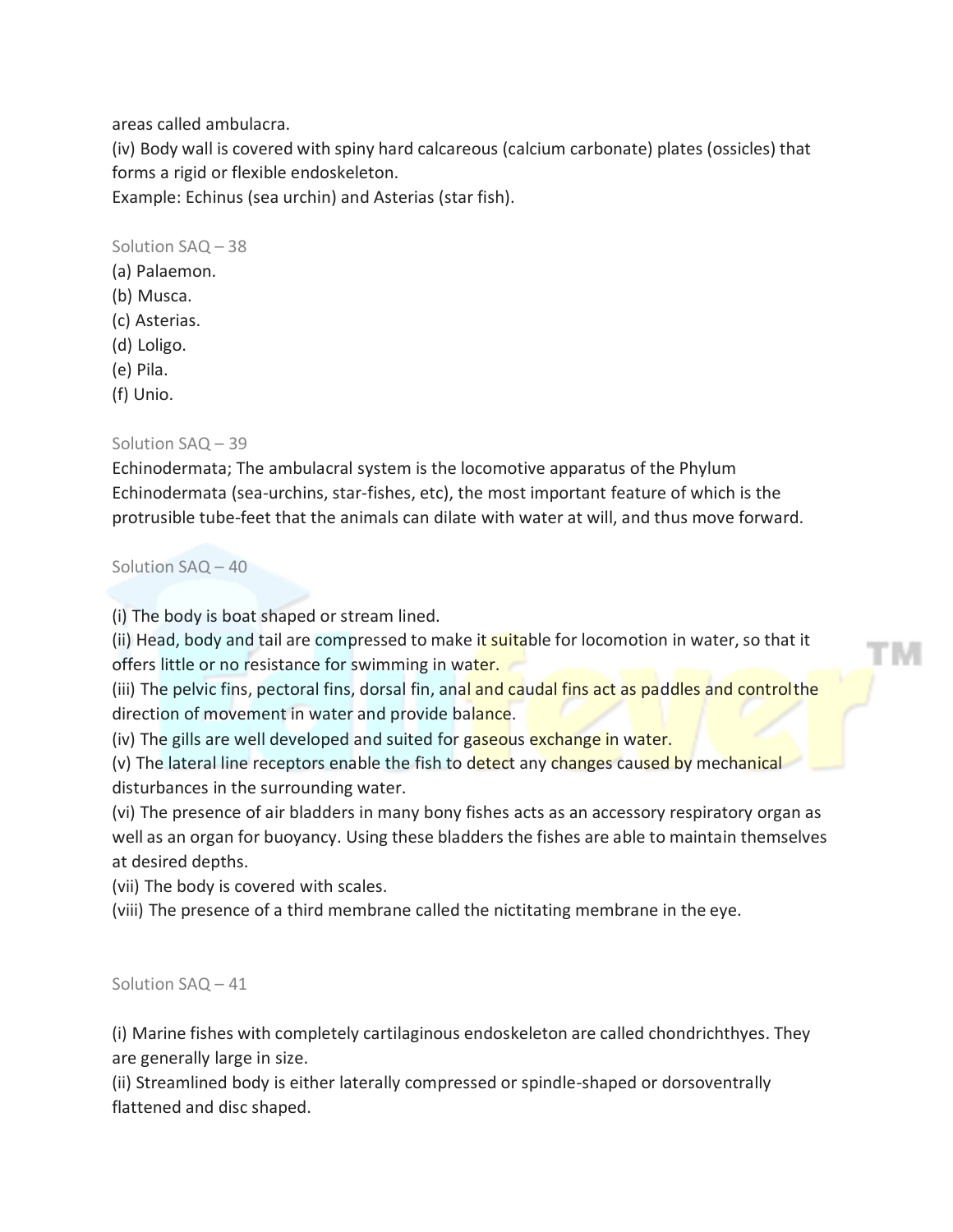(iii) Mouth is ventral in position.

(iv) Skin is tough and covered with minute placoid scales.

Example: Scoliodon (dog fish) and Torpedo ( electric ray)

### Solution SAQ – 42

(i) Osteichthyes are marine and fresh water fishes with partly or whole bony endoskeleton.

(ii) Body is generally spindle shaped.

(iii) Skin is either naked or covered with cycloid or ctenoid scales.

(iv) Heart is two chambered containing one auricle and oneventricle.

Example: Labeo (Rohu) and Synchiropus splendidus (mandarin fish)

# Solution SAQ – 43:

- (a) Cartilaginous fishes:
- (i) They have a cartilaginous endoskeleton.
- (ii) They contain five to seven pairs of gill slits.
- (iii) Their mouth is ventral in position.
- (iv) Swim bladder is absent in them.

# Bony fishes:

- (i) They have a bony endoskeleton.
- (ii) They contain four pairs of gill slits.
- (iii) Their mouth is terminal in position.
- (iv) Air bladder is usually present in them

#### (b) Amphibia:

- (i) Their skin is glandular, smooth and moist.
- (ii) Scales are not present in them.
- (iii) They have a three chambered heart.
- (iv) Fertilisation is external.

#### Reptilia:

- (i) Their skin is non-glandular, dry and keratinized.
- (ii) Horny scales are present over their body.
- (iii) Their heart is incompletely four chambered.
- (iv) Fertilisation is internal.

(c) Aves

- (i) Forelimbs are modified into wings.
- (ii) The body is covered with feathers and scales.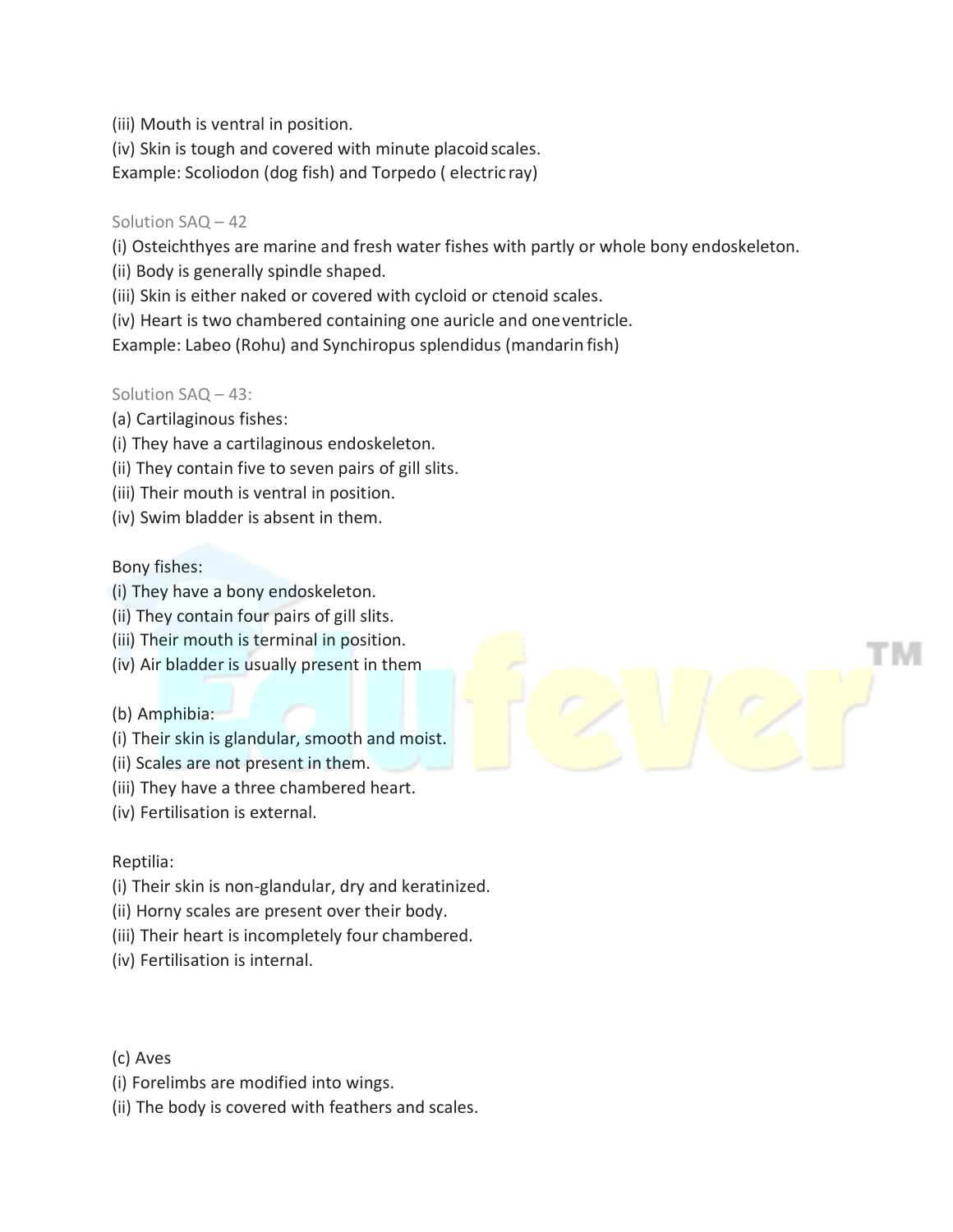- (iii) Mammary glands are absent.
- (iv) A toothless beak is present.

### Mammals:

- (i) Wings are absent except in bats.
- (ii) Feathers and scales are absent. Hair is present.
- (iii) Females have mammary glands.
- (iv) Teeth are present. Jaws do not form beak.

#### Solution SAQ – 44

- (i) Mammals are warm-blooded and the most evolved animals of the Animal kingdom.
- (ii) Body is divisible into head, neck, trunk and tail. Moveable eyelids are present.

(iii) Females have milk-producing mammary glands which secrete milk for the nourishmentof the young.

(iv) Respiration is through lungs only.

Example: Human beings and Monkey.

#### Solution SAQ – 45

Flight adaptations of the birds are the following:

- (i) Forelimbs are modified into wings.
- (ii) Body is covered with exoskeleton of waterproof and lightweight feathers.
- (iii) Long bones of endoskeleton are pneumatic having air cavities.
- (iv) All birds are toothless; their jaws are modified into horny beaks.
- (v) Body is streamlined to reduce air resistance during its flight.
- (vi) Birds have air sacs helping in double respiration.
- (vii) Flight muscles are well developed.
- (viii) Tail feathers form a steering apparatus.
- (ix) Birds have an acute vision.

#### Solution SAQ – 46

- (i) Body is bilaterally symmertical, metamerically segmented, triploblastic and coelomate.
- (ii) A post-anal tail present at some stage of life.
- (iii) Segmental muscles in an unsegmented trunk.
- (iv) Ventral heart, with dorsal and ventral blood vessels and closed blood vascular system.

#### Solution SAQ – 47

Protochordata is one of the groups of phylum chordata. Protochordata constitutes the marine, small, primitive, or lower chordates. The members of protochordates lack a head, skull or cranium, vertebral column and brain. About 2000 species are found in this group. This is further divided into three subphylum: Hemichordata (e.g. Balanoglossus ), Urochordata (e.g. Herdmania) and Cephalochordata (e.g. Branchiostoma) based on the position of notochord.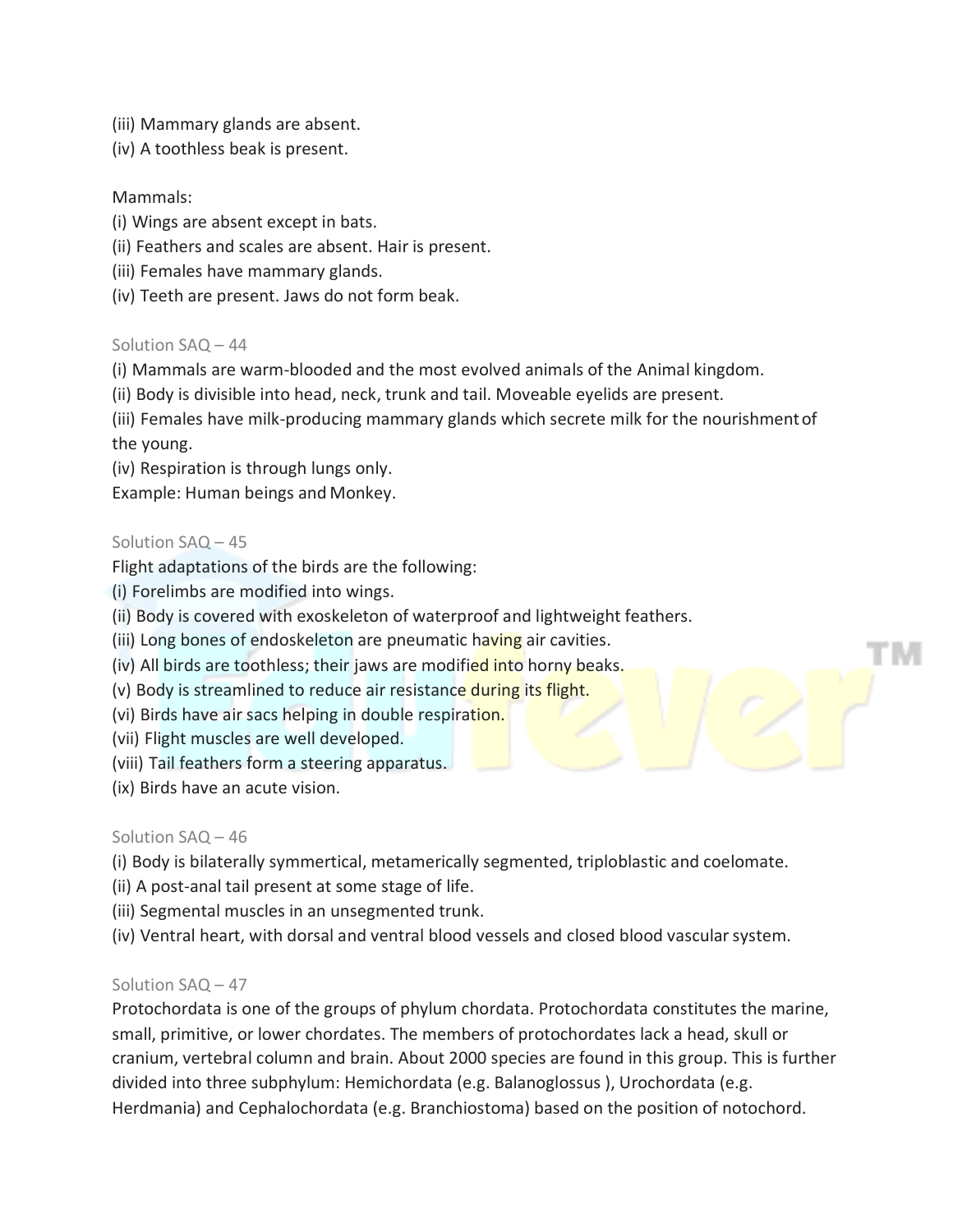Solution SAQ – 48 (i) Urochordata: Herdmania. (ii) Cephalochordata: Branchiostoma.

#### Solution SAQ – 49

Notochord is a transient mesodermal rod in the most dorsal portion of the chordate embryo. In other words, notochord is an ensheathed flexible rod of turgid cells located along the back of chordate embryos and some primitive chordates ventral to nerve cord. It provides place for the attachment of muscles. Notochord has given rise to jointed axial skeleton of vertebral column. Nerve cord is a collection of nerve fibres that runs throughout the length of an animal. It is hollow and dorsal in chordates where it gets modified into central nervous system of brain and spinal cord. Nerve cord is solid and ventral in nonchordates.

#### Solution  $LAQ - 1$

The Linnaean system of classification consists of a hierarchy of graded taxonomic (named) ranks that are called as taxa. Any given taxon (singular) may contain several lower taxa, which can be usually distinguished based on certain common characteristics. Such lower ranks may in turn be divided into a succession of progressively smaller ranks. The lower the rank of a group, the more similar are the organisms grouped in it. If any two given organisms can be grouped under the same lower rank or taxon, it implies that the two organisms are structurally, functionally, embryologically similar and that they have had a comparable evolutionary history. Within the living world as a whole, the biggest taxonomic rank is Kingdom. The next higher rank within a kingdom is the Phylum or Division. It is customary to use the term phylum for major groups in the animal kingdom and the term division for major groups in the plant kingdom. The phylum or division is a broad grouping of more or less closely related organisms, sharing certain common characteristics.

TM

Each phylum or division has the next taxon called Class. The members of each class exhibit certain distinguishing characters that are unique only to them.

In the same way, using comparable criteria of similarities and relationships, each class can be divided into orders, each order into families, each family into genera and each genus into species. Species is normally the basic or fundamental unit of classification. A species is therefore the narrowest taxonomic category and kingdom is the broadest category in the Linnaean hierarchy.

A typical Linnaean hierarchy has seven taxa represented as follows: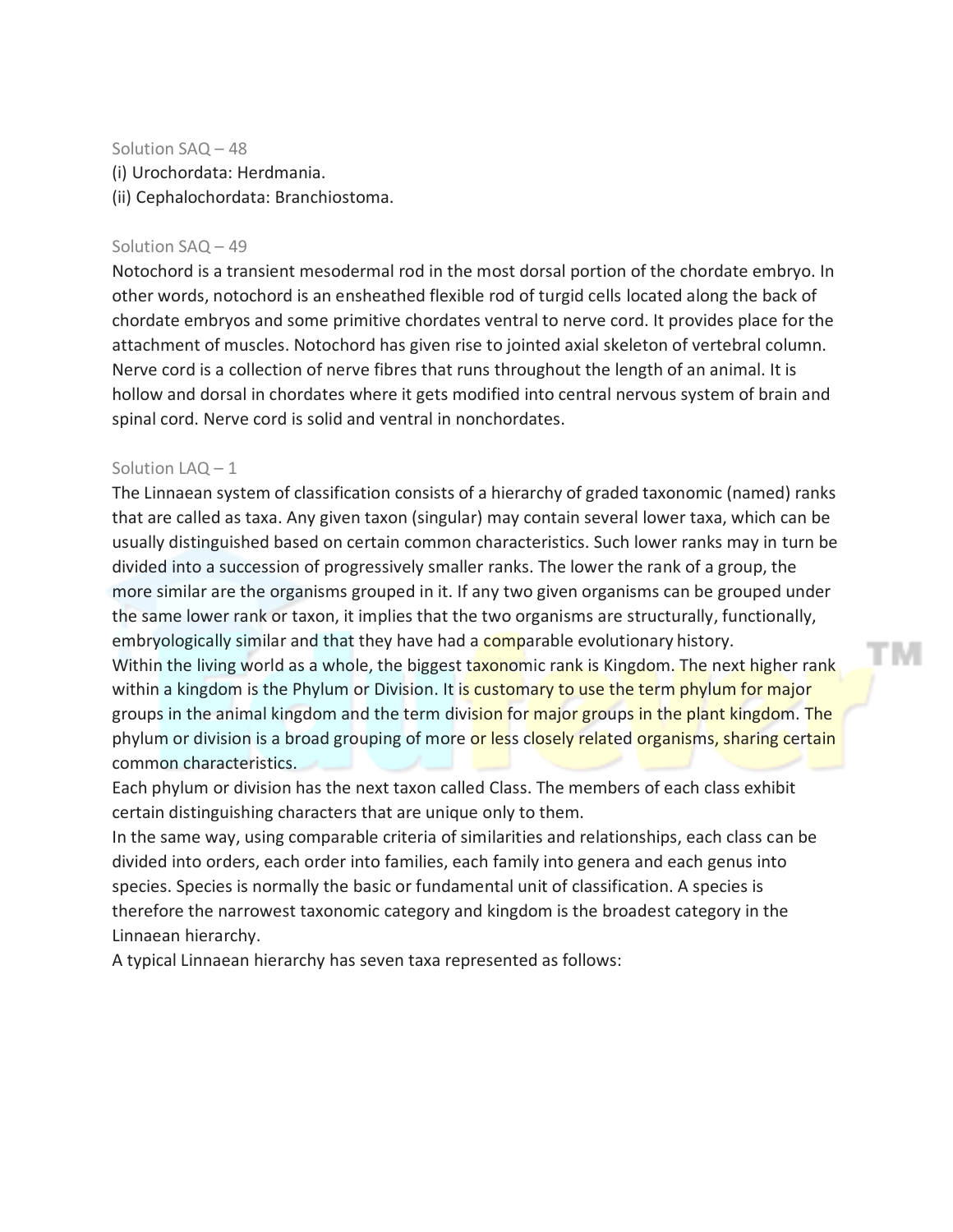

# Solution LAQ – 2

Importance of classification:

(i) It makes the study of such a wide variety of organisms easy.

(ii) It projects before us a good picture of all life forms at a glance.

(iii) It helps us understand the interrelationship among different groups of organisms.

(iv) It serves as a base for the development of other biological sciences such as biogeography etc.

(v) Various fields of applied biology such as agriculture, public health and environmental biology depends on classification of pests, disease vectors, pathogens and components of an ecosystem.

# Solution LAQ – 3

Hierarchy is defined as sequence of categories in a decreasing or increasing order from kingdom to species and vice versa. Kingdom is the highest rank followed by division, class, order, family, genus and species. Species is the lowest rank in the hierarchy. The hierarchy has two categories which are obligate and intermediate. Obligate means they are followed strictly and range from kingdom to species as said above. Intermediate are not followed strictly and they are added in obligate list such as subdivision, super family, super class, suborder, subspecies etc.;

(i) Species: Group of population which is similar in form, shape and reproductive features so that fertile sibling can be produced. Some siblings can be sterile when a hybrid is produced. A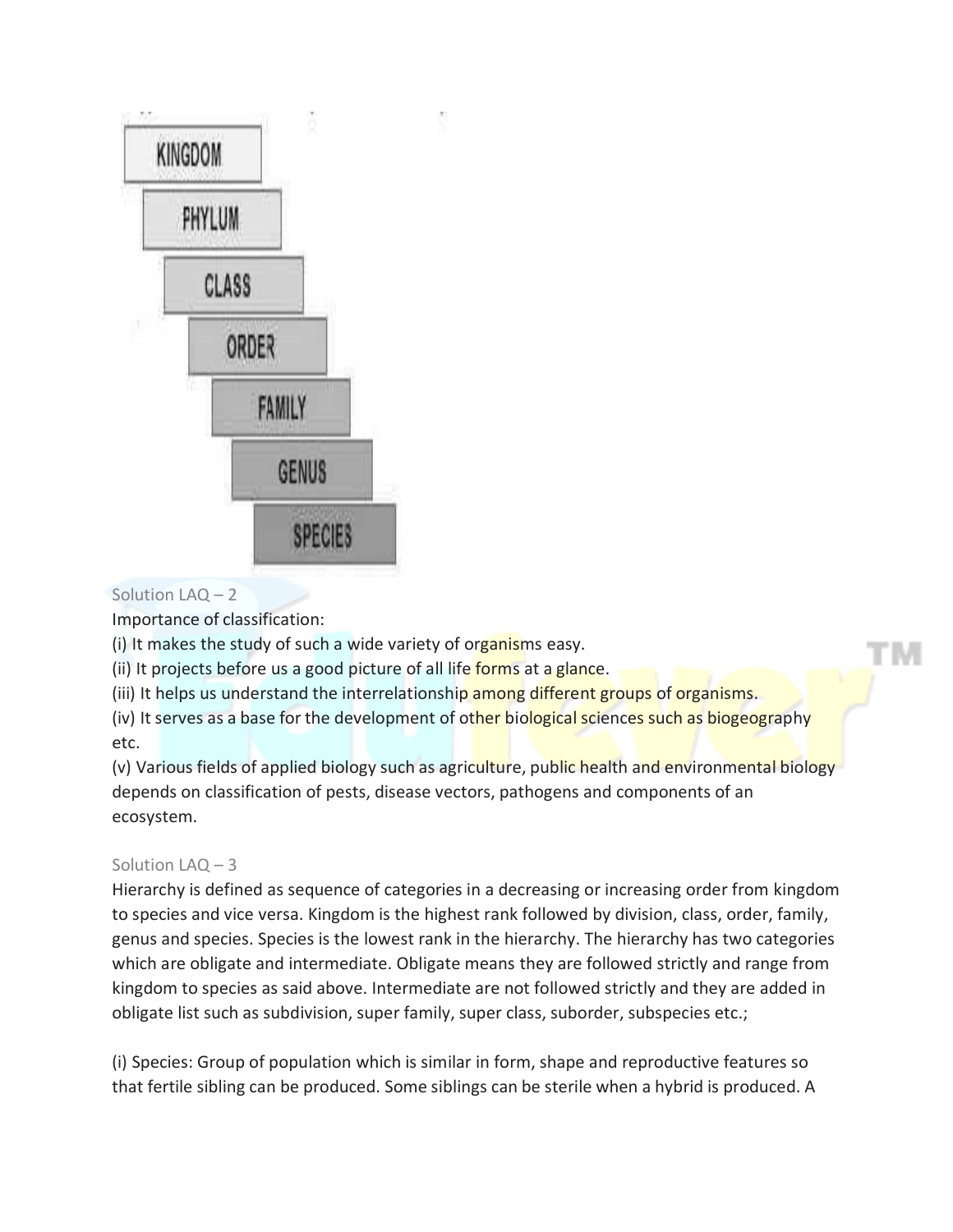hybrid can be product of female horse and male donkey (Mule). Sexual reproduction is present in eukaryotes. Species is followed by subspecies, varieties and races. These categories are inferior as compared to species.

(ii) Genus: It is defined as group of similar species. But it is not mandatory to have many species. Some genera have only one species known as monotypic. If there are more thanone species it is known as polytypic. For example lion, tiger are quite similar species placed under the genus Panthera.

(iii) Family: It is defined as collection of similar genera. It can be separated from genera by reproductive and vegetative features. For example, cats and leopard are included in the family Felidae.

(iv) Order: One or more than one similar families constitute order. Family Felidae are included in the order Carnivora.

(v) Class: One or more than one order makes a class. Class Mammalia includes all mammals which are

bats, rodents, kangaroos, whales, great apes and man.

(vi) Phylum: It is a term used for animals while its synonym division is used for plants. It is a collection of similar classes. Phylum chordata of animals has class Mammalia along with birds, reptiles and amphibians.

(vii) Kingdom: The top most taxonomic category. Example all animals are included in Kingdom Animalia. The unit in classification that denotes grouping of organism based on features which are observable is known as Taxon.

#### Solution LAQ – 4

Kingdom Monera is the first of the five kingdoms of biological classification. It comprised most organisms with a prokaryotic cell organization. For this reason the kingdom was sometimes called Prokaryota or Prokaryotae. Prior to its creation these were treated as two separate divisions of plants: the Schizomycetes (bacteria) were considered fungi, and the Cyanophyta were considered blue-green algae. The latter are now considered a group of bacteria, typically called the cyanobacteria.

Monera has been divided into Archaea and Bacteria, forming the more recent six-kingdom system and three-domain system. All new schemes abandon the Monera and now treat the Bacteria, Archaea and Eukarya as separate domains or kingdoms. To sum up:

(i) Kingdom Monera are one-celled without an organized nucleus. Examples: bacteria and bluegreen "algae."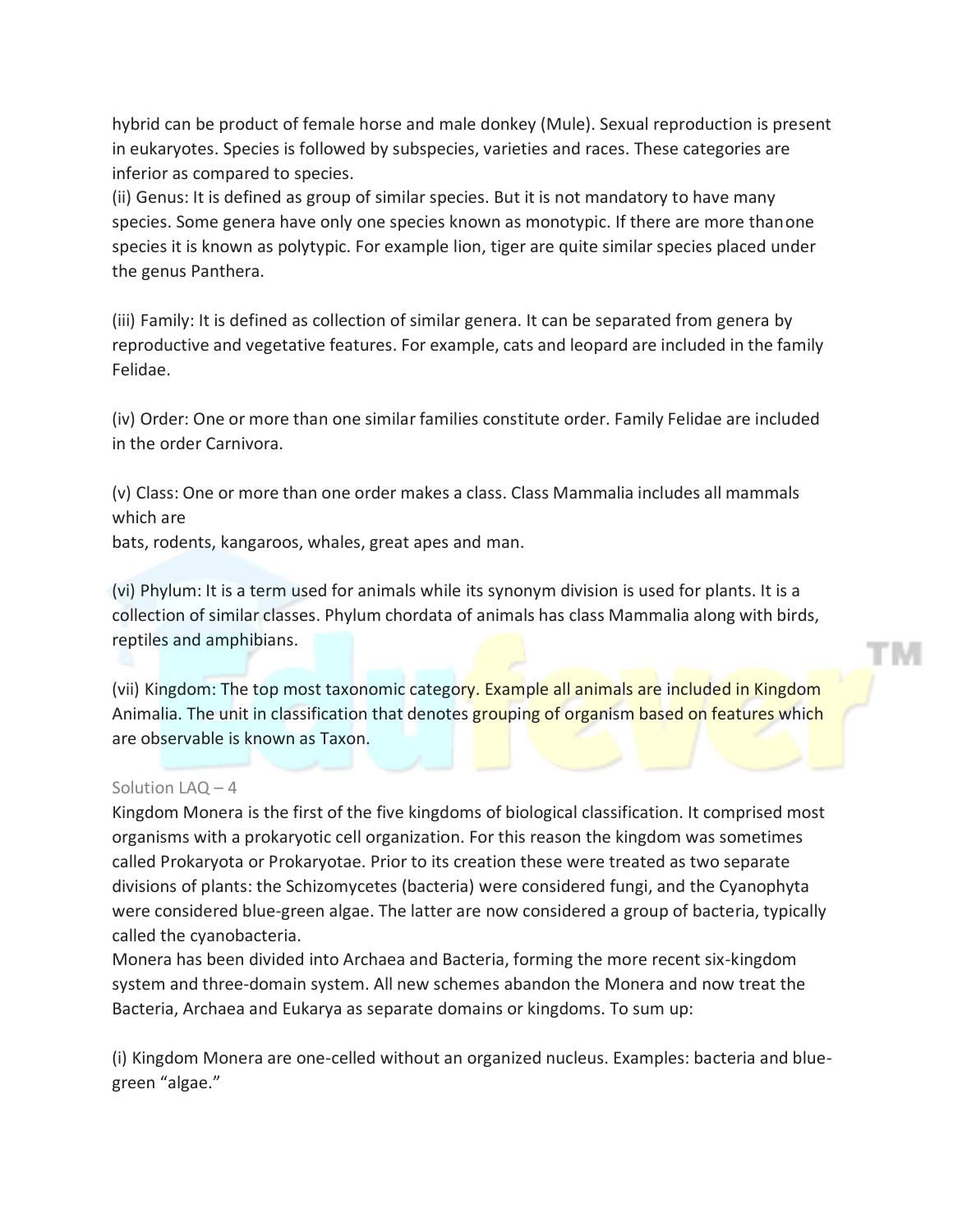(ii) They have existed on earth longer and are more widely distributed than any other organisms.

(iii) They are found in almost every imaginable habitat; in air, soil, and water and in extreme temperatures and harsh chemical environments.

(iv) Their one distinguishing characteristic is that there are no membrane bound "organelles".

(v) Pre dominant mode of nutrition is absorption but some may be photosyntheticor chemosynthetic.

(Vi) Reproduction by asexual method.

(vii) True mitotic cell division absent.

#### Solution LAQ – 5

Characteristics of Kingdom Protista:

(i) They include many kinds of unicellular eukaryotic organisms such as unicellular algae, protozoans and unicellular fungi.

(ii) They are found anywhere there is moisture.

(iii) They are single celled, but many live in a colonial setting (more or less independently).

(iv) Many are unicellular, but some are multicellular (Algae and fungus-like protists).

(v) Some can live in very harsh environments.

(vi) Reproduction can be sexual (conjugation), asexual (binary fission), or a combination of both. (vii)Some of these organisms use appendages, such as hair-like cilia (e.g. Paramecium) or whiplike flagellum (e.g. Euglena).

TM

(viii) Their mode of nutrition can be autotrophic or heterotrophic. Examples: Paramecium and Amoeba.

Solution LAQ – 6

Characteristics of Kingdom Fungi:

(i) Simple non-green plants which are not photosynthetic. They are heterotrophic and eukaryotic organisms. Some fungi, such as Puccinia, Albugo etc are parasites and draw their nutrients from living cells of their host plants. Some fungi, such as Mucor, Rhizopus etc are decomposers, deriving their nutrition from dead remains of plants and animals.

(ii) They may be unicellular (yeast) or filamentous (most fungi). The body of a multicellular and filamentous fungus is called a mycelium and is composed of several thread like structures termed hyphae.

(iii) Fungi have a cell wall containing a mixture of chitin and cellulose. Chitin is a tough complex sugar.

(iv) Their reserve food material is glycogen.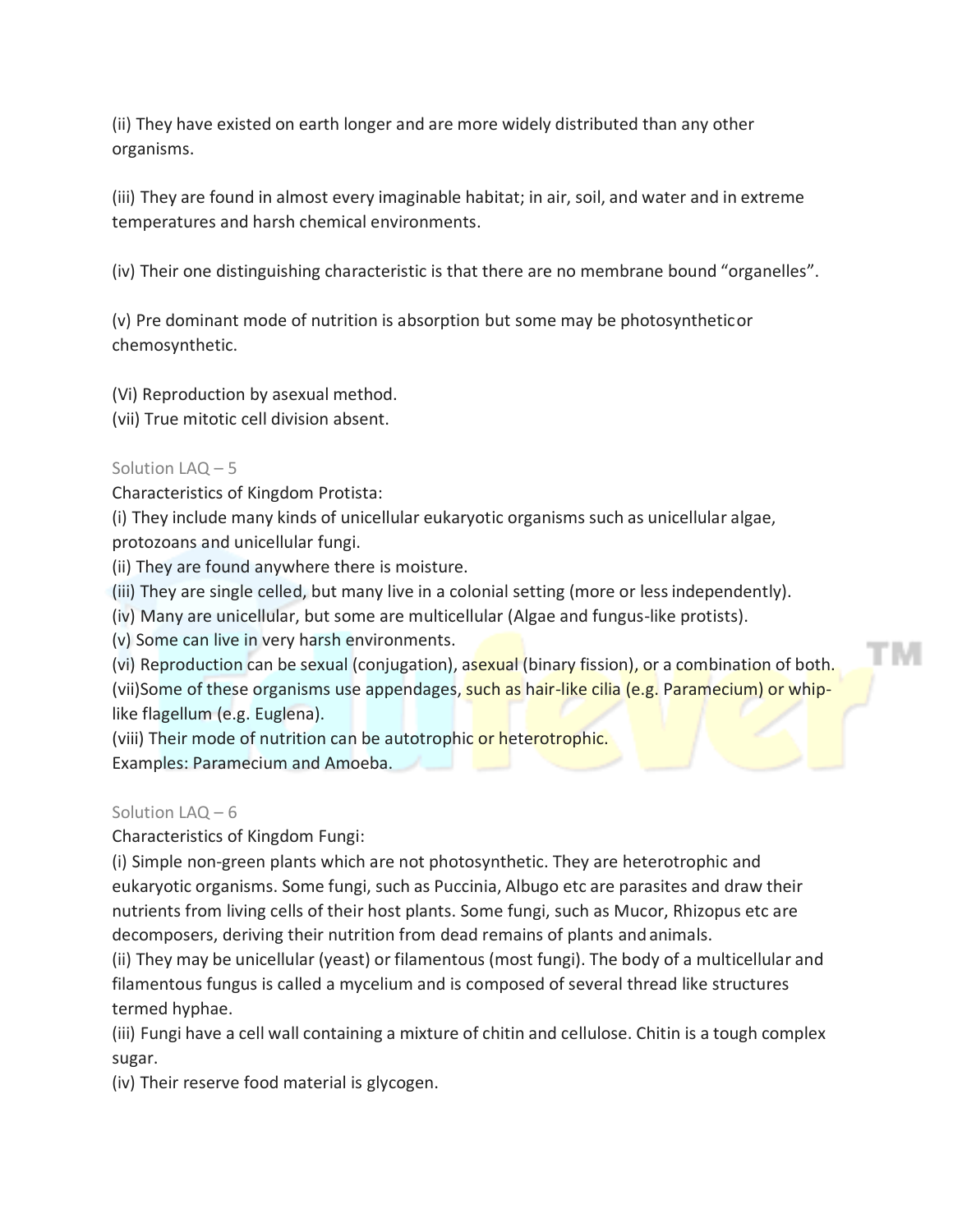# Solution LAQ – 7

The division Spermatophyta (sperma = seed, phyton = plant), as the name suggests, includes all seed bearing plants. It has been divided into two sub divisions- Gymnosperms and Angiosperms. The sub-division Gymnosperms (gymno = naked, sperma = seed) includes simpler and primitive plants of the division Spermatophyta.

Gymnosperms: The gymnosperms are seed producing land plants. However, the seeds are not enclosed in fruits. Most of them have now become extinct and only about 900 species are known to be surviving. The living gymnosperms are widely distributed in the cold climates where snow, rather than rain, is the source of water. Only one group called cycads thrive in warmer regions. Example: Pinus.

Angiosperms: Angiosperms represent the most advanced group of vascular plants. They are commonly called 'Flowering plants'. They exceed all other major groups of living plants in number and diversity.

Example: Sunflower

# Solution LAQ – 8

Any simple vascular plant that produces spores, but not seeds, and has the diploid stage of its life cycle as the dominant form is called a pteridophyte.

Ferns, Lycopodium, and Club mosses are all pteridophytes.

Bryophyta:

- (i) Plant body is gametophytic.
- (ii) Real stem and leaves are always absent.
- (iii) Fixation of plant body is carried out by rhizoids.
- (iv) Bryophytes are non-vascular in nature.

Pteridophyta:

- (i) Plant body is sporophytic.
- (ii) Real stem and leaves are present.
- (iii) Fixation of plant body is carried out by roots.
- (iv) Pteridophytes are vascular plants.

#### Solution LAQ – 9

- (a) Characteristics of Platyhelminthes:
- (i) Bilaterally symmetrical and dorsoventrally flattened animals.
- (ii) Body is thin, soft, leaf-like or ribbon-like.
- (iii) Digestive cavity (when present) with a single opening, the mouth (anus is absent).
- (iv) Suckers and hooks are usually present.
- (v) Circulatory and respiratory systems and skeleton areabsent
- (vi) Hermaphrodite i.e. both male and female reproductive organs occur in the same individual.

Example: Fasciola (liver-fluke) and Taenia solium (pork tape-worm).

(b) Characteristics of Nematoda: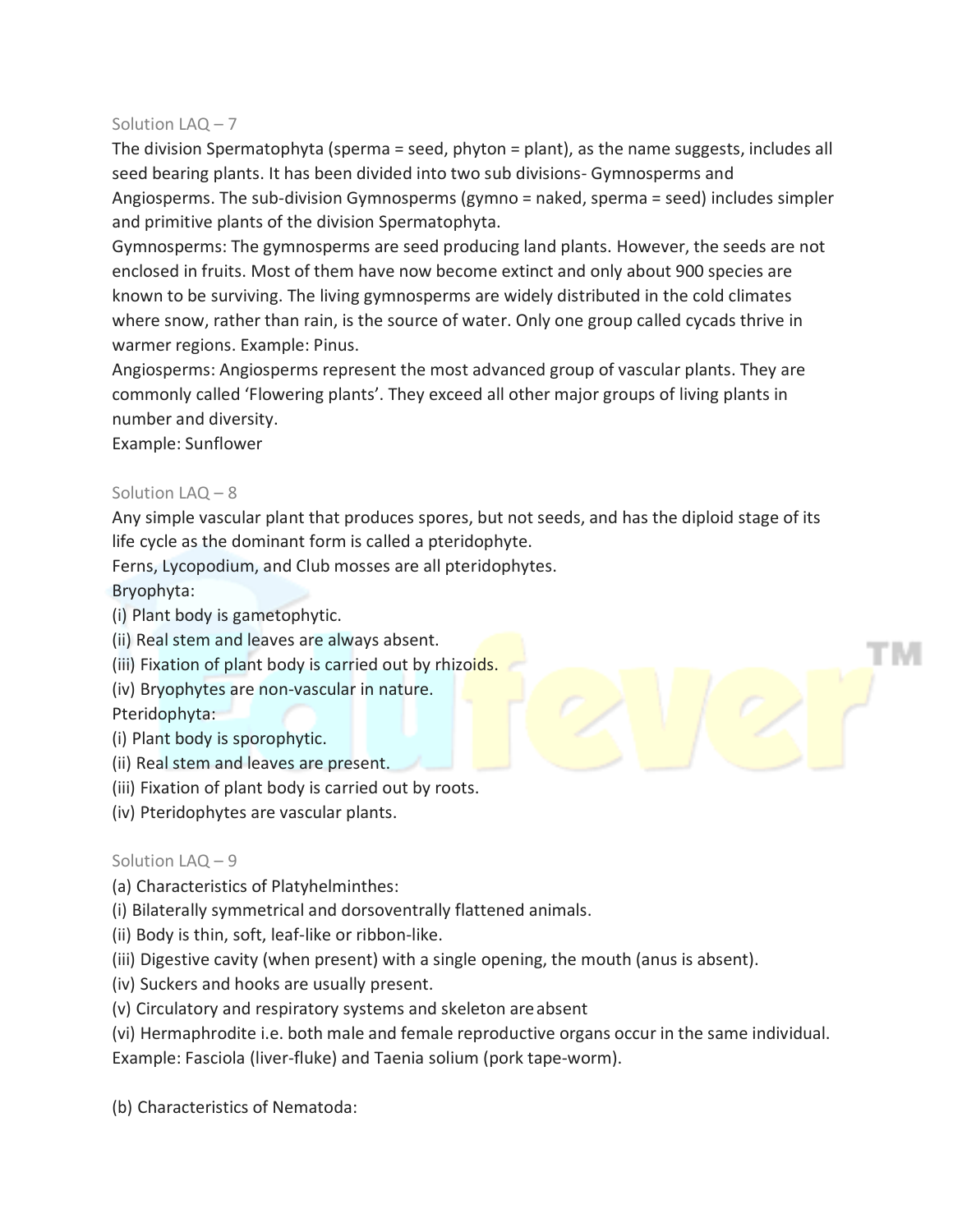(i) Bilaterally symmetrical, triploblastic, pseudocoelomate and unsegmented animals.

(ii) Body is worm-like, cylindrical or flattened.

(iii) Body is covered with a tough, resistant cuticle; cilia absent.

(iv) Sexes are separate.

(v) Most forms are parasitic but some are free-living in soil orwater.

Example: Ascaris (round-worm) and Ancylostoma (hook-worm).

Solution LAQ – 10

Characteristics of Annelida:

(i) Body triploblastic, bilaterally symmetrical, soft, elongated, vermiform and cylindrical or dorsoventrally flattened.

(ii) Exoskeleton absent; body is covered by a thin cuticle.

(iii) Alimentary canal is tube-like, complete and extends straight from mouth to anus.

(iv) Reproduction is by sexual means. Sexes may be united (hermaphroditic) or separate.

(v) True coelomate animals with closed blood vascularsystem. Coelom allows true organs to be packaged in the body structure.

(vi) They live in a variety of habitats. Mostly aquatic, marine or fresh water. Some are terrestrial, burrowing in tubes while some are free-living forms.

Different classes and examples: Class I: Polychaeta – Nereis (sand worm) Class II: Oligochaeta – Pheretima (earthworm) Class III: Hirudinea: Hirudinaria (Indian cattleleech)

Solution LAQ – 11

Characteristics of Mollusca:

(i) Body is soft, bilaterally symmetrical, with little segmentation and without appendages. The size of body varies from a microscopic to a giant form such as Octopus of upto 50 feet.

(ii) Body cavity is haemocoel. True coelom is reduced and restricted to the pericardial cavityand the lumen of gonads and nephridia.

- (iii) Digestive tract has a simple structure.
- (iv) Sexes are usually separate.
- (v) Respiration through gills, mantle or a "lung" of the mantle.
- (vi) Circulatory system is open except in cephalopods.
- (vii) Excretion by a pair of metanephridia or kidneys.

Classes and their examples:

(i) Gastropoda: Pila (apple snail)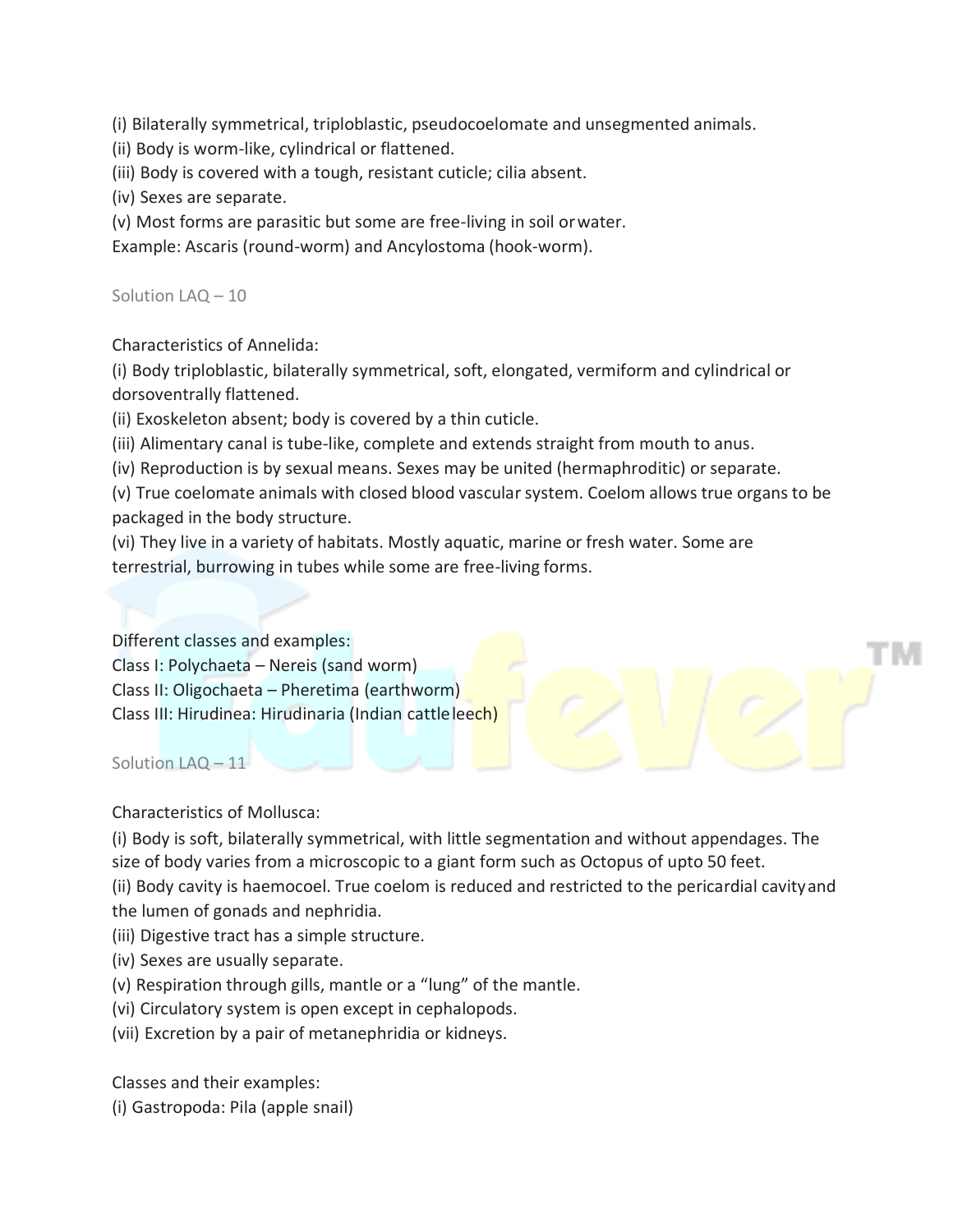(ii) Pelecypoda: Unio (fresh water mussel)

(iii) Cephalopoda: Loligo (squid)

# Solution LAQ – 12

Characteristics of Arthropoda:

(i) Triploblastic, bilaterally symmetrical and metamerically segmented animals.

(ii) Body segments are grouped into two regions – cephalothorax (head and thoraxtogether) and abdomen, or three regions – head, thorax and abdomen. Anterior part of body forms a distinct head, bearing sense organs and brain.

(iii) Exoskeleton of cuticle, containing protein, lipid, chitin and often calcium carbonate is secreted by underlying epidermis and shed (moulted) at intervals.

(iv) Alimentary canal is complete; mouth and anus lie at opposite ends of the body.

(v) Respiration through general body surface, by gills, air tubes (tracheae) or book-lungs.

(vi) True nephridia absent. Excretion by coelomoducts, malphigian tubules or green or coaxl glands.

(vii) Sexes are usually separate; sexual dimorphism is well marked in several forms.

(viii) Fertilisation is usually internal, oviparous or ovoviviparous and often with metamorphosis.

Classes and their examples:

- (i) Crustacea: Palaemon (prawn)
- (ii) Myriapoda: Scolopendra (centipede)
- (iii) Insecta: Lepisma (Silver fish)
- (iv) Arachnida: Limulus (king crab)

#### Solution LAQ – 13

(1) Phylum Porifera – Sessile, sedentary, and marine except one group that lives in fresh water. These are non-motile animals attached to some solid support. Example: Sponges

(2) Phylum Coelenterata – Cnidarians or coelenterates are multicellular, diploblastic animals with tissue grade of organisation. A gelatinous layer called mesoglea persists between the ectoderm and endoderm.

Example: Aurelia (jelly-fish)

(3) Phylum Platyhelminthes – Bilaterally symmetrical and dorsoventrally flattened animals with a soft, leaf-like or ribbon-like thin body. Example: Taenia Solium (pork tape-worm)

(4) Phylum Nematoda – Bilaterally symmetrical, triploblastic, pseudocoelomate and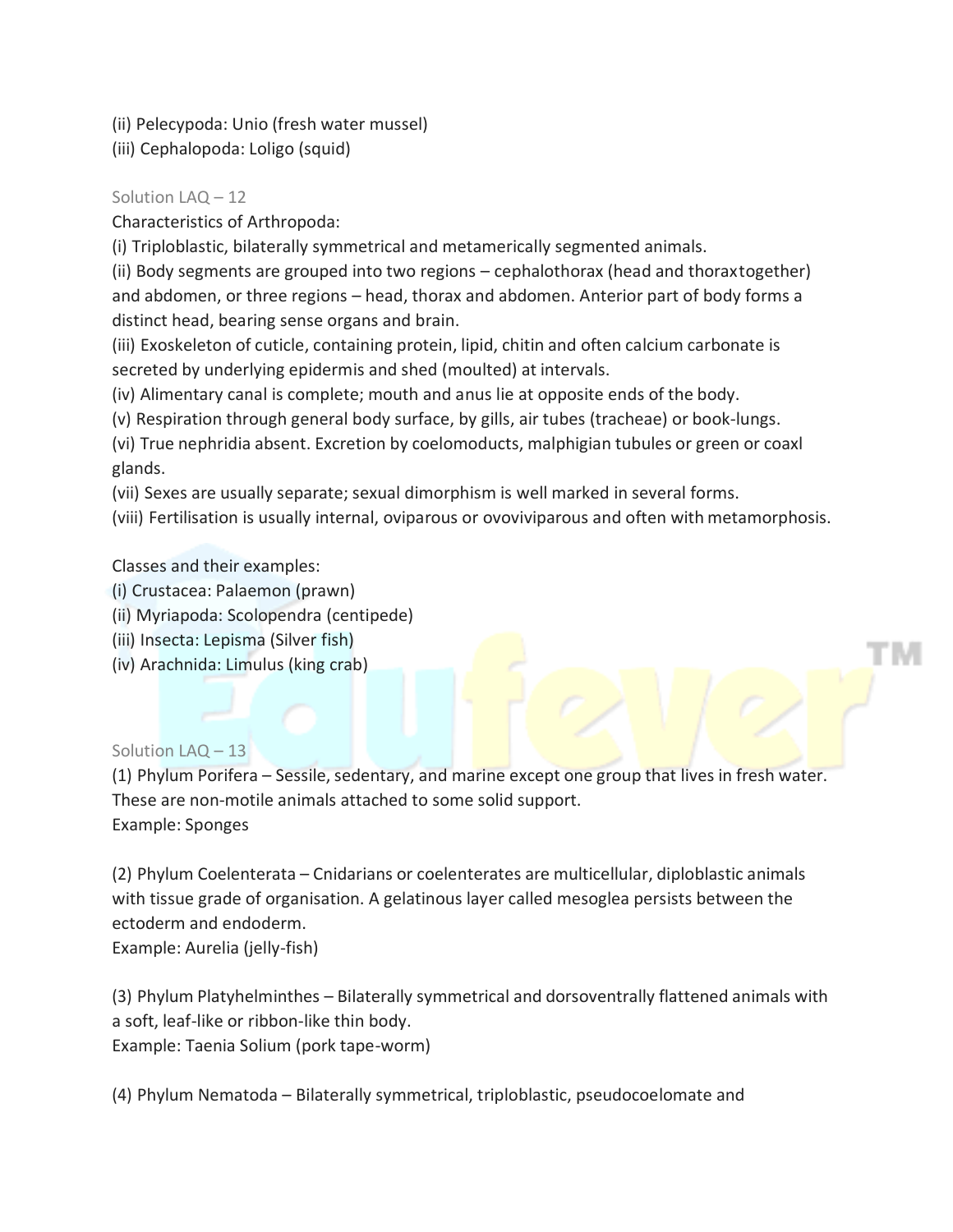unsegmented animals. Body is worm-like, cylindrical or flattened. Example: Ascaris (round-worm)

(5) Phylum Annelida – Body triploblastic, bilaterally symmetrical, soft, elongated, vermiform and cylindrical or dorsoventrally flattened, exoskeleton absent; body is covered by a thin cuticle.

Example: Hirudinaria (Indian cattle leech)

(6) Phylum Arthropoda – Body segments are grouped into two regions – cephalothorax(head and thorax together) and abdomen, or three regions – head, thorax and abdomen. Anterior part of body forms a distinct head, bearing sense organs and brain. Example: Palaemon (prawn)

(7) Phylum Mollusca – Body is soft, bilaterally symmetrical, with little segmentation and without appendages. The size of body varies from a microscopic to a giant form such as Octopus of upto 50 feet.

Example: Octopus (devil fish)

(8) Phylum Echinodermata – Simple animals may be a star like, spherical or elongate with body triploblastic, coelomate, unsegmented and radially symmetrical. Example: Echinus (sea urchin)

(9) Phylum Chordata – Chordates are characterised by the following three features: (a) a dorsal, hollow, tubular nerve cord; (b) a pliable rod called notochord that occurs ventral to nerve cord and is replaced by a bone or cartilage to form a vertebral column in vertebrates; and (c) paired gill-slits in the pharynx.

ГM

Example: Fishes

Solution LAQ – 14

Characters of birds:-

- (i) Forelimbs are modified into wings.
- (ii) The body is covered with feathers and scales.
- (iii) Mammary glands are absent.
- (iv) A toothless beak is present.
- (v) Skin is dry only, a single preen gland is present.
- (vi) A diaphragm is absent.
- (vii) Bones of birds are hollow or pneumatic.
- (viii) Larynx of birds is non-functional.
- (ix) Lungs contain external air sacs.
- (x) Birds are oviparous.
- Example: Crow and peacock.